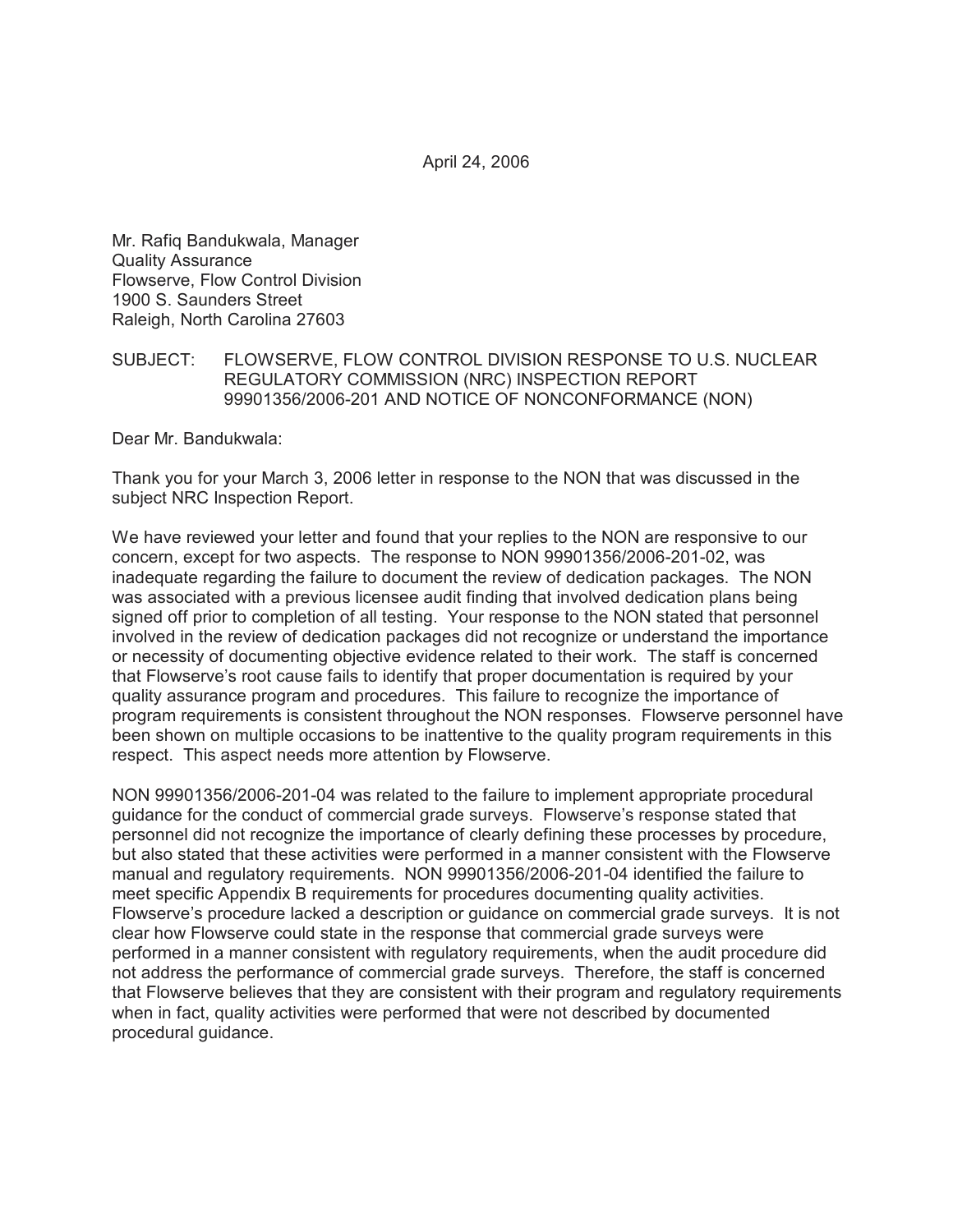R. Bandukwala  $-2$  -

The lack of procedural guidance is clearly not consistent with 10 CFR 50 Appendix B quality requirements. This aspect needs to be addressed by Flowserve.

We are reviewing a recent Part 21 notification related to a defective tilting disk check valve manufactured by Flowserve. The defect involves incorrect disk dimensions that may impact the ability to shut down the reactor and maintain it in a safe shutdown condition. We are concerned that the type of design and test deficiencies related to the valve are similar to the nonconformances which we observed during our inspection. The condition is currently under review and we may have further questions regarding this issue.

The staff may review the implementation of your corrective action during a future NRC staff inspection to determine that full compliance has been achieved and will be maintained.

If you or your staff have any questions regarding this matter, we will be pleased to discuss them with you.

Sincerely,

## */RA/*

Michael E. Mayfield, Director Division of Engineering Office of Nuclear Reactor Regulation